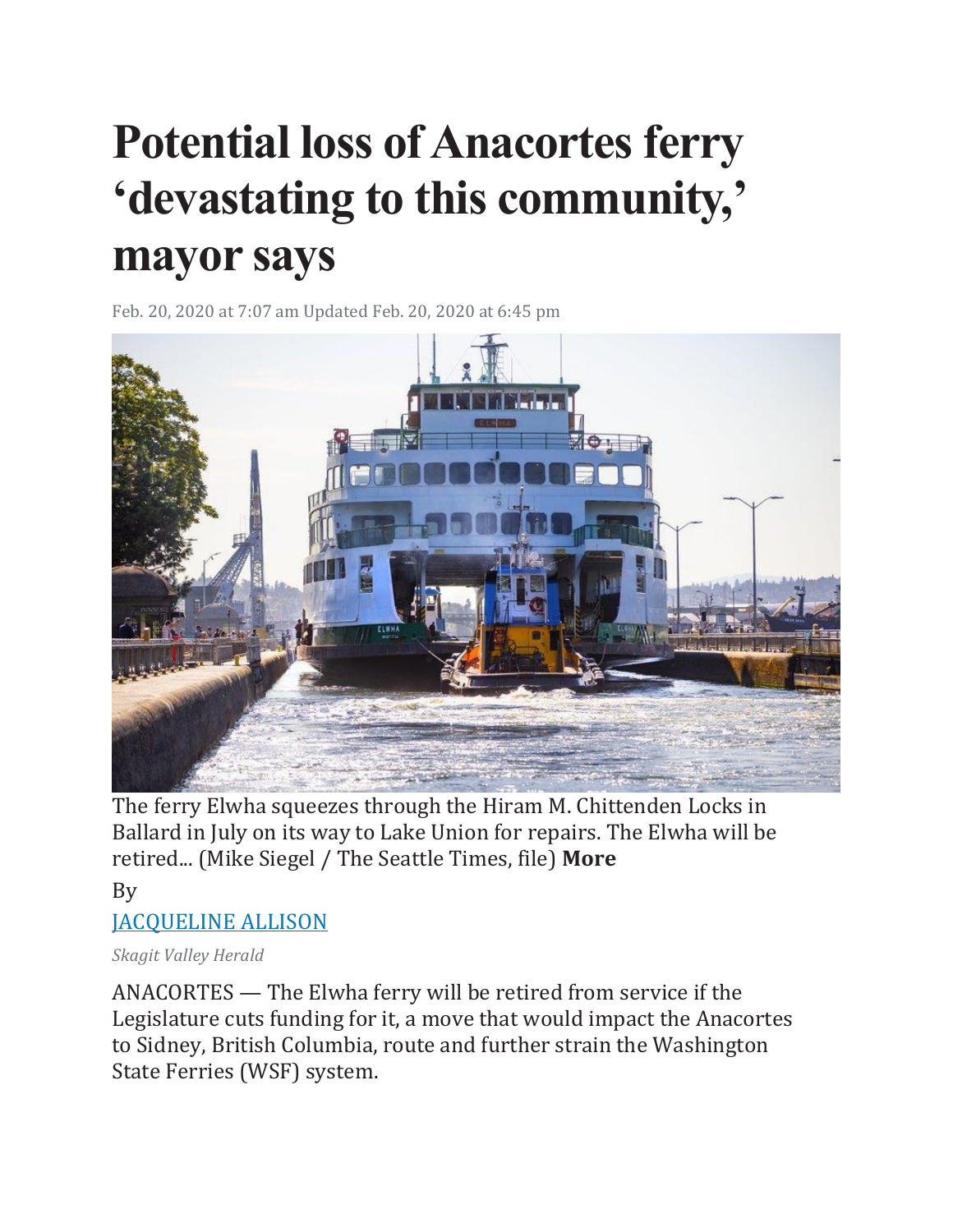Gov. Jay Inslee's supplemental budget does not include funding to operate the 52-year-old Elwha, which is out of service and in need of repairs, said WSF spokesman Ian Sterling.

If the Elwha is retired, the only ferry certified to make the international crossing would be the Chelan.

Losing the Elwha would leave WSF with 21 boats in its fleet. Sterling said while the ferry system needs 19 to operate its summer routes, at least two ferries are out for maintenance at any given time, and breakdowns and incidents such as crab-pot entanglements take boats out of service.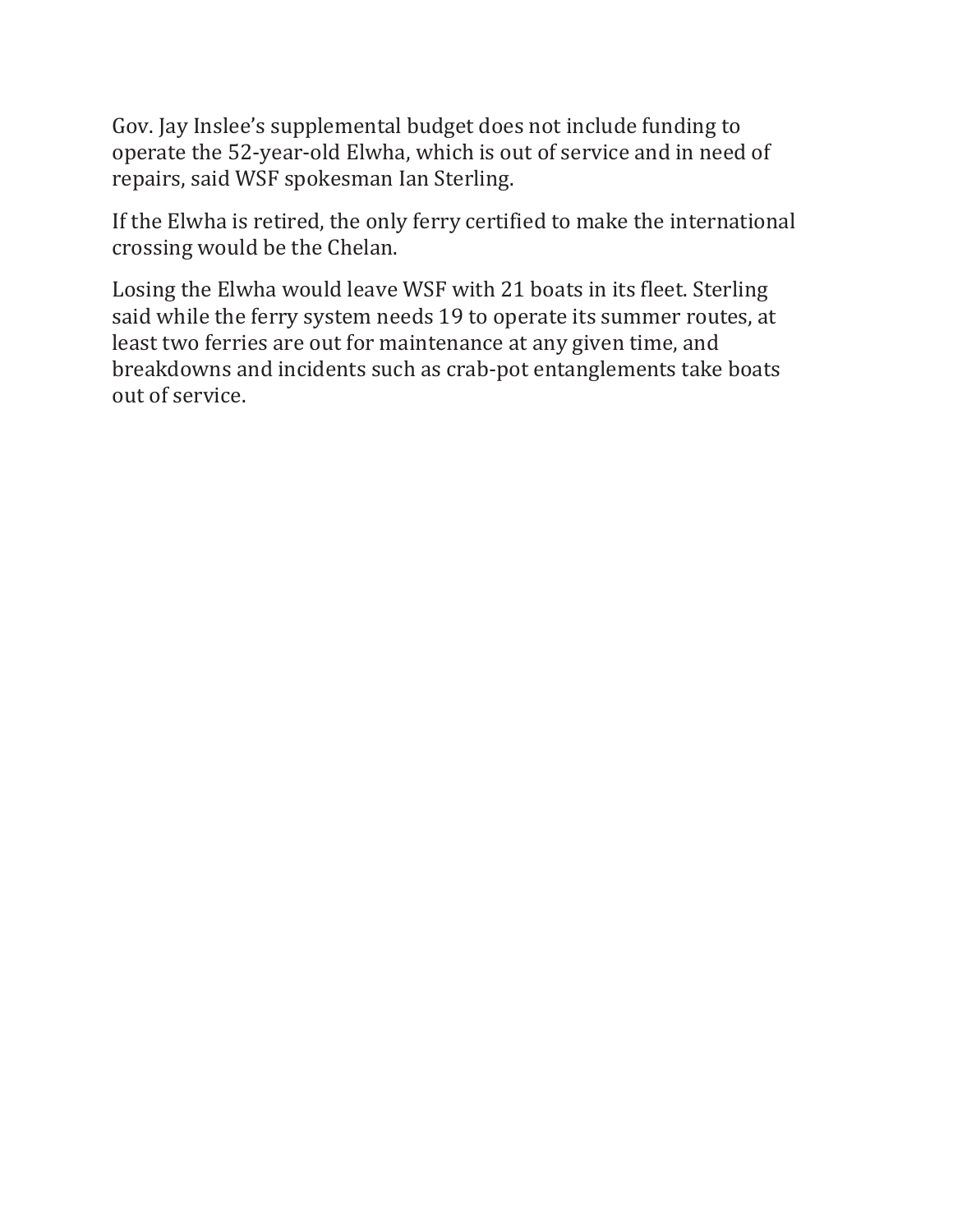## **Washington's ferry fleet**

The 22-vessel fleet may lose one of its only two ferries certified to make the international crossing from Anacortes to Sidney, British Columbia. The Elwha ferry will be retired from service if the Legislature cuts funding for it.



He said the state has funded a new vessel — a hybrid-electric ferry but it is not expected to be in service until 2023.

Anacortes Mayor Laurie Gere said in an emailed statement Wednesday that the state should continue to fund the Elwha until it builds new ferries.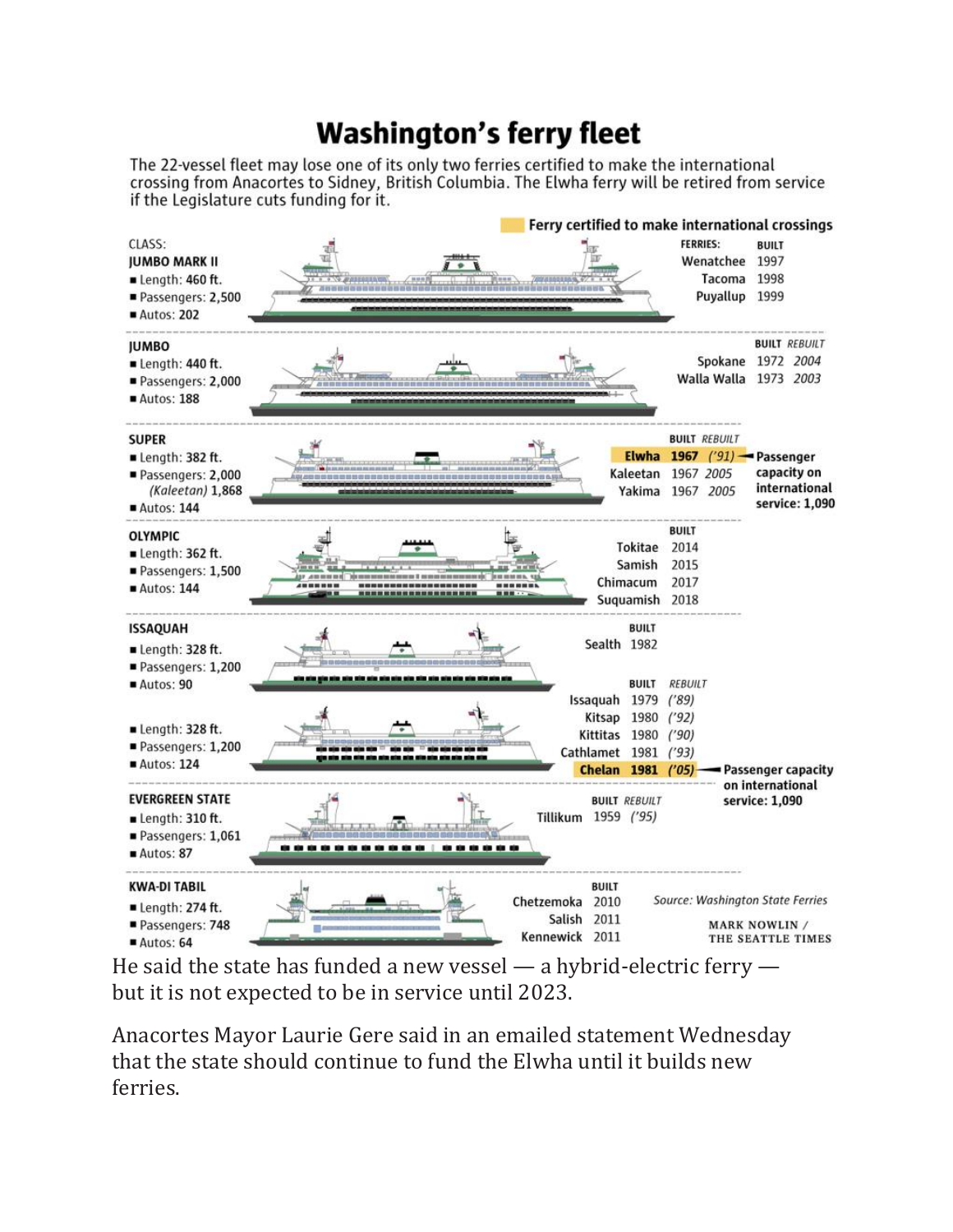"The reduction in service would be devastating to this community," Gere said in the statement. "The (Anacortes-to-Sidney) international tourism route contributes to the multi-billion dollar tourism industry in our state. … We believe the best path forward is to keep the international ferry route whole and work to fund building of new ferry vessels. It is short-sighted to reduce this self-supporting ferry route."

Gere said the route generates an estimated \$1.6 million in annual tax revenue for Anacortes, such as tax collected by hotels and motels.

A 2007 report prepared for the Economic Development Alliance of Skagit County found the Anacortes-to-Sidney ferry service directly and indirectly supported more than 1,400 jobs, \$30 million in annual payroll and \$126 million in annual spending in the Northern Puget Sound region.

"We've had (the run) for 99 years," said Stephanie Hamilton, executive director of the Anacortes Chamber of Commerce. "It's a great economic tie to the community."

She said the chamber board passed a resolution Tuesday in support of strategies to save the Elwha ferry.

In 2019, about 116,000 people rode the Anacortes/Sidney route, according to WSF statistics.

ADVERTISING

Funding for transportation projects has been in jeopardy in light of Initiative 976 — the voter-approved measure that cut car-tab fees to \$30 and is expected to lead to a loss of \$1.9 billion over six years.

Sen. Liz Lovelett, D-Anacortes, said Tuesday it was difficult to find support among legislators for continuing to fund the Elwha.

"(The Elwha) is riddled with problems even after dumping money into it," she said. "It was hard to figure out a path forward to finance keeping a nearly 60-year-old boat going at this point."